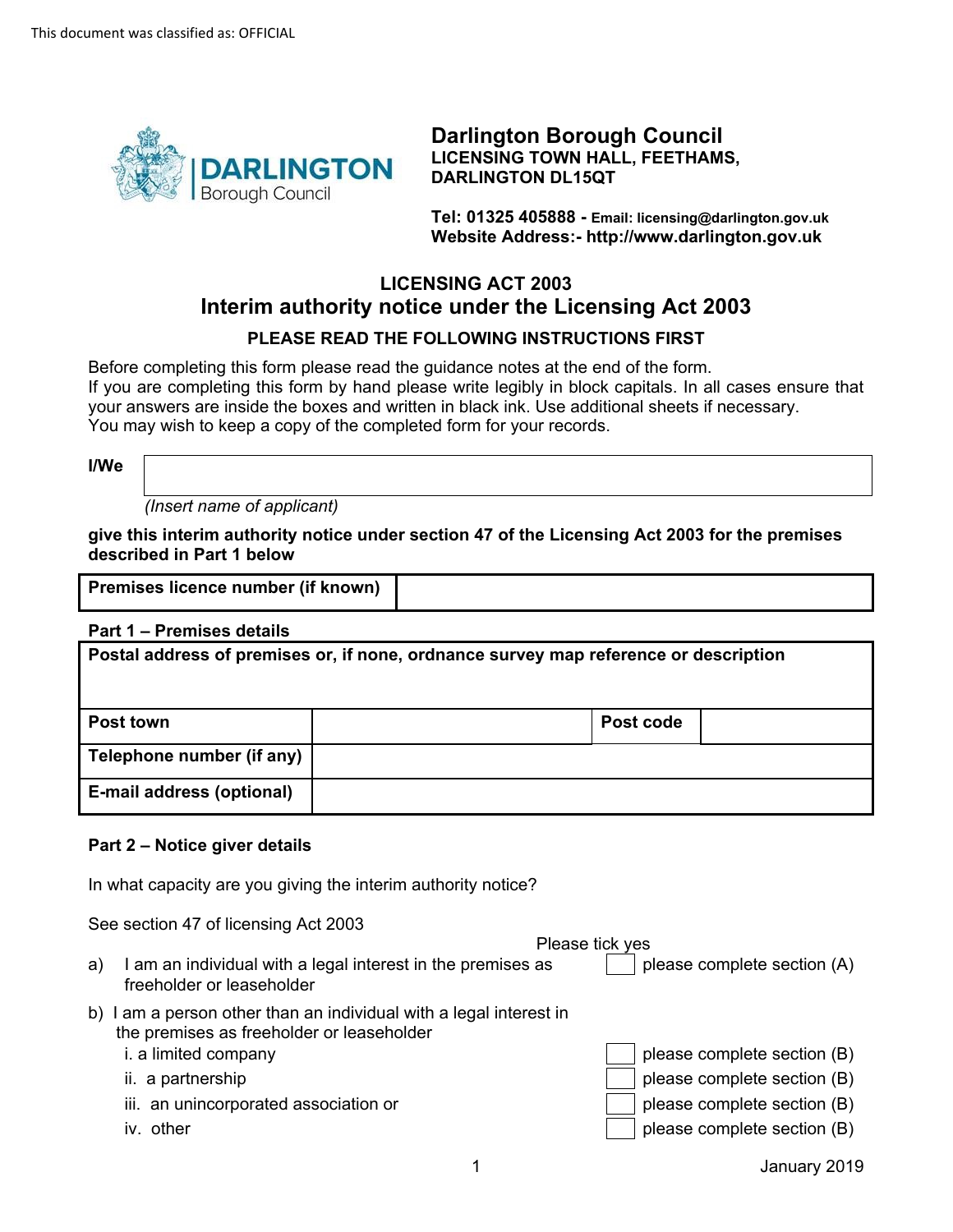- □ please complete section (B) c) I am a personal representative for the former premises licence holder who has died
- d) I have power of attorney which is registered for the former premises licence holder who has become mentally incapable
- e) I am the insolvency practitioner for the former premises licence holder who is insolvent

### **Date of lapsing of licence**

On what date (as applicable)

- did the former premises licence holder die?
- was the power of attorney registered under section 6 of the Enduring Powers of Attorney Act 1985?
- did the former holder become insolvent?

# **(A) DETAILS OF INDIVIDUAL NOTICE GIVERS** (fill in as applicable)

| Mr                                                           |  | <b>Mrs</b> |  | <b>Miss</b>               |  | Ms |                    | <b>Other Title</b> (for example, Rev) |                 |  |
|--------------------------------------------------------------|--|------------|--|---------------------------|--|----|--------------------|---------------------------------------|-----------------|--|
| <b>Surname</b>                                               |  |            |  |                           |  |    | <b>First names</b> |                                       |                 |  |
|                                                              |  |            |  |                           |  |    |                    |                                       |                 |  |
| I am 18 years old or over                                    |  |            |  |                           |  |    |                    |                                       | Please tick yes |  |
| Current postal address if different<br>from premises address |  |            |  |                           |  |    |                    |                                       |                 |  |
| <b>Post Town</b>                                             |  |            |  |                           |  |    |                    | <b>Postcode</b>                       |                 |  |
| Daytime contact telephone number                             |  |            |  |                           |  |    |                    |                                       |                 |  |
|                                                              |  |            |  | E-mail address (optional) |  |    |                    |                                       |                 |  |

# **DETAILS OF SECOND INDIVIDUAL NOTICE GIVER (IF APPLICABLE)**

| Mr                                                           |  | <b>Mrs</b> |  | <b>Miss</b>               |  | Ms |                 | <b>Other Title</b> (for example, Rev) |  |  |
|--------------------------------------------------------------|--|------------|--|---------------------------|--|----|-----------------|---------------------------------------|--|--|
| <b>Surname</b>                                               |  |            |  |                           |  |    |                 | <b>First names</b>                    |  |  |
| I am 18 years old or over                                    |  |            |  |                           |  |    | Please tick yes |                                       |  |  |
| Current postal address if different<br>from premises address |  |            |  |                           |  |    |                 |                                       |  |  |
| <b>Post Town</b>                                             |  |            |  |                           |  |    | <b>Postcode</b> |                                       |  |  |
| Daytime contact telephone number                             |  |            |  |                           |  |    |                 |                                       |  |  |
|                                                              |  |            |  | E-mail address (optional) |  |    |                 |                                       |  |  |

|  | Day Month Year |  |  |  |
|--|----------------|--|--|--|
|  |                |  |  |  |
|  |                |  |  |  |
|  |                |  |  |  |

□ please complete section (B)

□ please complete section (B)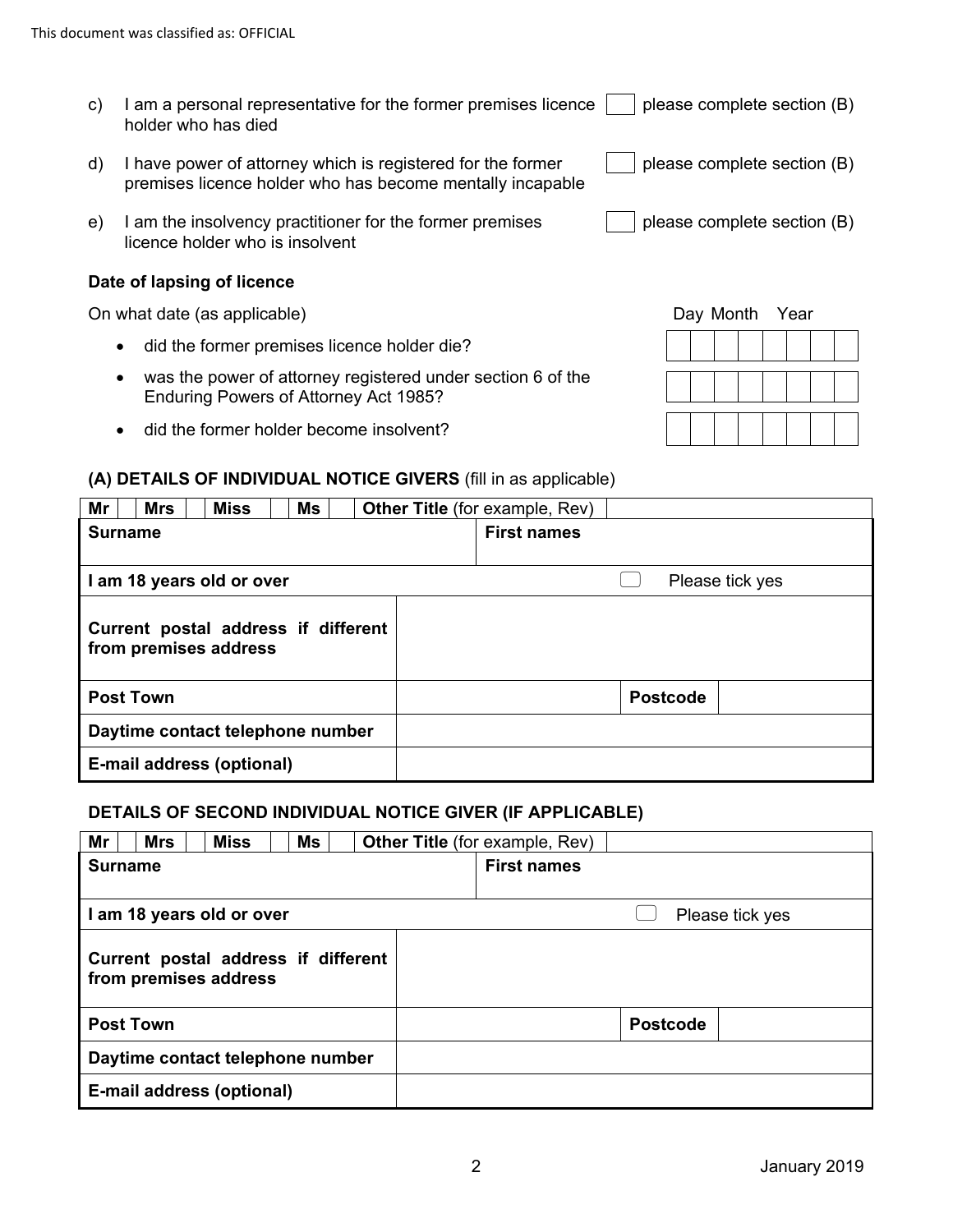### **(B) NON-INDIVIDUAL NOTICE GIVER**

**Please provide name and registered address of applicant in full. Where appropriate please give any registered number. In the case of a partnership or other joint venture (other than a body corporate), please give the name and address of each party concerned** 

| Name           |                                                                                                                            |  |     |       |                   |  |  |
|----------------|----------------------------------------------------------------------------------------------------------------------------|--|-----|-------|-------------------|--|--|
|                |                                                                                                                            |  |     |       |                   |  |  |
| <b>Address</b> |                                                                                                                            |  |     |       |                   |  |  |
|                |                                                                                                                            |  |     |       |                   |  |  |
|                |                                                                                                                            |  |     |       |                   |  |  |
|                |                                                                                                                            |  |     |       |                   |  |  |
|                | Registered number (where applicable)                                                                                       |  |     |       |                   |  |  |
|                | Description of applicant (for example, partnership, company, unincorporated association etc.)                              |  |     |       |                   |  |  |
|                |                                                                                                                            |  |     |       |                   |  |  |
|                |                                                                                                                            |  |     |       |                   |  |  |
|                |                                                                                                                            |  |     |       |                   |  |  |
|                | Telephone number (if any)                                                                                                  |  |     |       |                   |  |  |
|                |                                                                                                                            |  |     |       |                   |  |  |
|                | E-mail address (optional)                                                                                                  |  |     |       |                   |  |  |
|                |                                                                                                                            |  |     |       |                   |  |  |
| <b>PART 3</b>  |                                                                                                                            |  |     |       | Yes (please tick) |  |  |
|                | Has an interim authority notice previously been given relating to this premises and the former<br>premises licence holder? |  |     |       |                   |  |  |
|                |                                                                                                                            |  | Day | Month | Year              |  |  |
|                | If not when do you want the variation to take effect from                                                                  |  |     |       |                   |  |  |
|                | Has there been an application to transfer the premises licence under section 50 of the<br>Licensing Act 2003?              |  |     |       |                   |  |  |
|                | I have made or enclosed payment of the fee                                                                                 |  |     |       |                   |  |  |
| $\bullet$      | I have sent a copy of this form to the chief officer of police for the area in which the<br>premises is situated           |  |     |       |                   |  |  |
|                | I have notified the designated premises supervisor (if different from the premises licence<br>holder), if any              |  |     |       |                   |  |  |
|                | I understand that if I do not comply with the above requirements my application will be<br>Rejected                        |  |     |       |                   |  |  |

### **THIS NOTICE WILL LAPSE AT THE END OF THE 28 DAY PERIOD AFTER THE LAPSING OF THE PREMISES LICENCE UNLESS A COPY OF THE NOTICE HAS BEEN GIVEN TO THE CHIEF OFFICER OF POLICE FOR THE POLICE AREA OR EACH POLICE AREA IN WHICH THE PREMISES IS SITUATED**